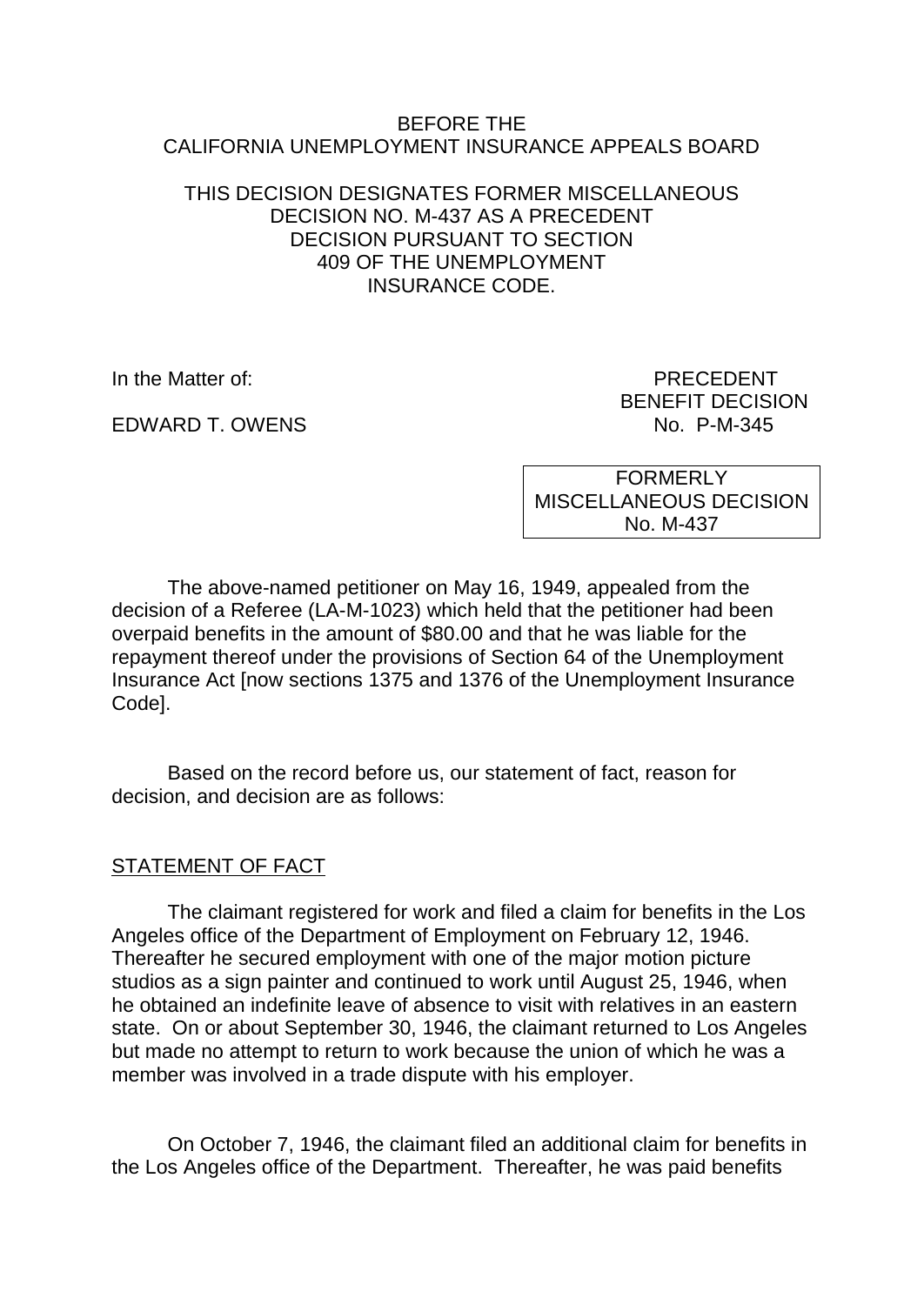in the amount of \$20.00 per week for the four-week period ending November 3, 1946. On November 19, 1946, the Department issued a determination which held the claimant ineligible for benefits for an indefinite period commencing September 8, 1946. Based upon a finding that he had left his work because of a trade dispute and that his continued unemployment was due to the fact that the dispute was still in active progress. The claimant appealed therefrom to a Referee who affirmed the determination and upon further appeal to the Appeals Board the decision of the Referee was affirmed.

On February 4, 1949, the Department issued a notice of assessment charging the petitioner with liability for repayment of \$80.00 in benefits overpaid to him for the four-week period from October 7, 1946, to November 3, 1946, during which period he was ineligible for benefits. The petitioner duly appealed to a Referee who, after hearing, issued a decision affirming the assessment.

The record discloses that the benefits paid to the petitioner which resulted in the overpayment were not obtained by fraud, misrepresentation, or wilful nondisclosure.

# REASONS FOR DECISION

The provisions under which a petitioner or claimant who is alleged to have been overpaid benefits shall, or shall not, be held liable for the repayment thereof are contained in Section 64 of the California Unemployment Insurance Act [now sections 1375 and 1376 of the California Unemployment Insurance Code]. This section provides in part as follows:

"(a) Any person who is overpaid any amount as benefits under this act to which he is not entitled shall become liable for such amount; provided, that in the absence of fraud, misrepresentation, or wilful nondisclosure, such person shall not be liable for an amount of overpayment, received without fault on his part where the recovery thereof would be against equity and good conscience. The amount of the overpayment and the basis thereof shall be assessed to the liable person; provided, that, in the absence of fraud, misrepresentation, or wilful nondisclosure, every notice of assessment shall be mailed or personally served not later than one year after the close of the benefit year in which the overpayment was made." (Emphasis added)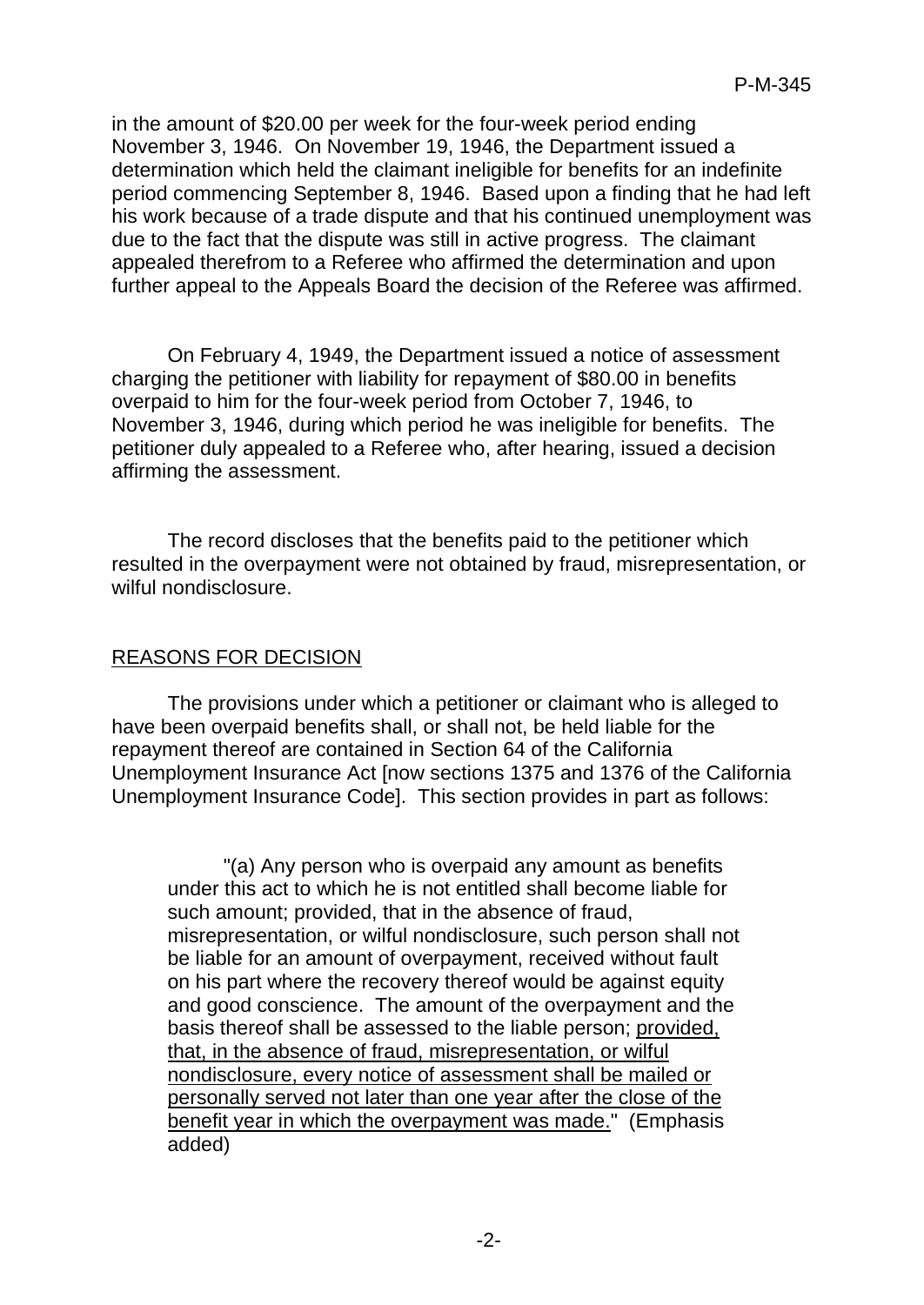Section 6(q) of the Unemployment Insurance Act [now section 1276 of the Unemployment Insurance Code] provides in part as follows:

"(q) 'Benefit year', with respect to any individual, means the one-year period beginning with the first day of the week with respect to which the individual first files a valid claim for benefits and thereafter the one-year period beginning with the day on which such individual again files a valid claim after the termination of his last preceding benefit year."

In the instant case the petitioner first filed a valid claim for benefits on February 12, 1946. Under the definition set forth above the "benefit year" with respect to this claim expired on February 11, 1947. Under Section 64 of the Act [now sections 1375 and 1376 of the code] every notice of assessment must be mailed or personally served not later than one year after the close of the benefit year in which the purported overpayment was made unless fraud, misrepresentation, or wilful nondisclosure is established. The notice of assessment in this case was not mailed until February 4, 1949, which is more than one year beyond the expiration of the petitioner's benefit year in which the purported overpayment was made. We have found that there was a total absence of fraud, misrepresentation or nondisclosure in this case. Under these facts we conclude that the assessment was barred by the time limitations specified in Section 64 of the Act [now section 1376 of the code] and that the petitioner may not be held liable for the purported overpayment.

#### DECISION

The notice of assessment is held invalid. The decision of the Referee is set aside. The petitioner is held not liable for the purported overpayment.

Sacramento, California, July 29, 1949.

# CALIFORNIA UNEMPLOYMENT INSURANCE APPEALS BOARD

MICHAEL B. KUNZ, CHAIRMAN

GLENN V. WALLS

PETER E. MITCHELL (Absent)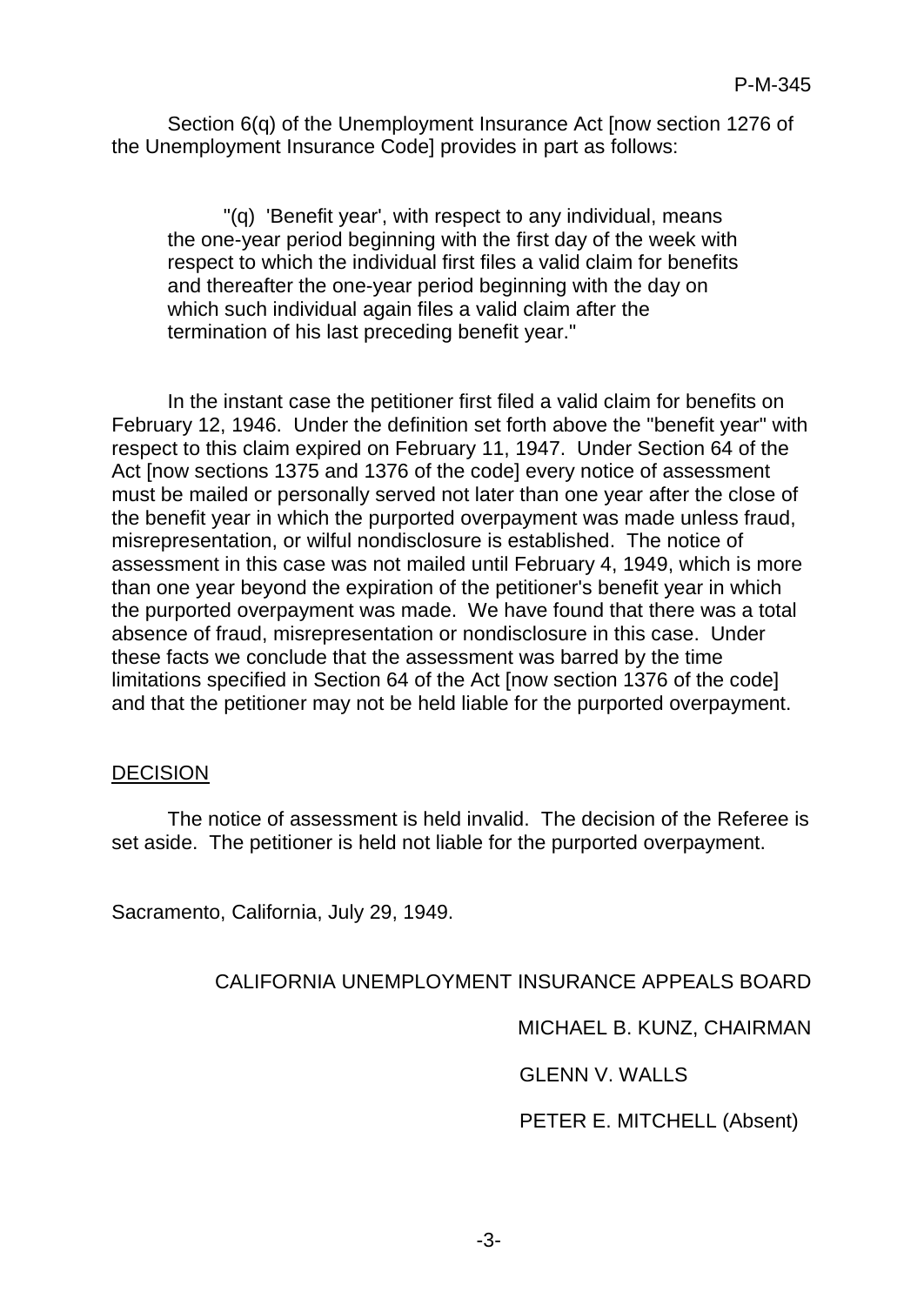Pursuant to section 409 of the Unemployment Insurance Code, the above Miscellaneous Decision No. M-437 is hereby designated as Precedent Decision No. P-M-345.

Sacramento, California, May 3, 1977.

## CALIFORNIA UNEMPLOYMENT INSURANCE APPEALS BOARD

DON BLEWETT, Chairperson

MARILYN H. GRACE

CARL A. BRITSCHGI

RICHARD H. MARRIOTT

DISSENTING – Written Opinion Attached

HARRY K. GRAFE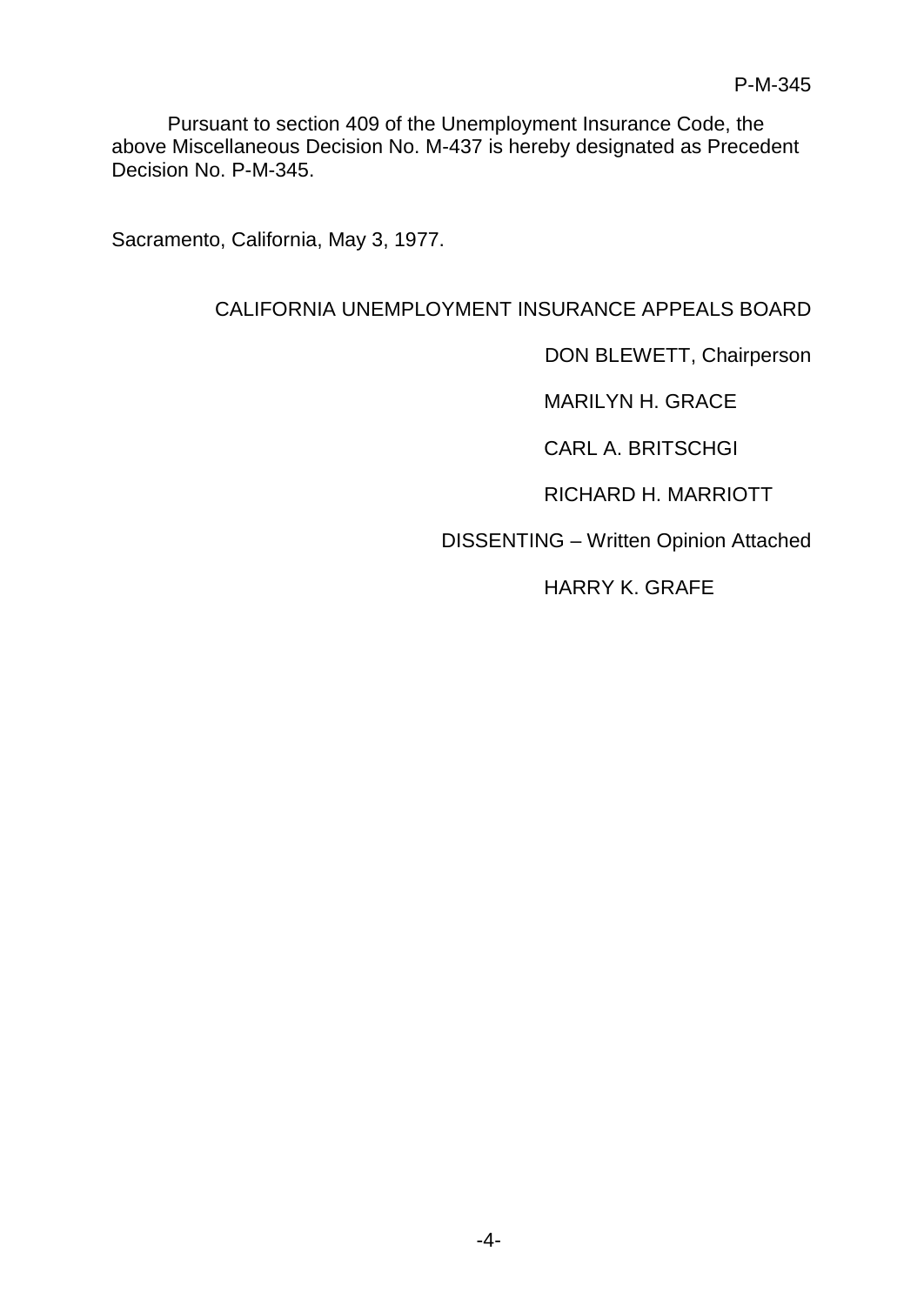### DISSENTING OPINION

#### I dissent.

The legislature in §409 of the Unemployment Insurance Code empowered this Board to designate certain of its decisions as "precedents." The legislature further provided that "precedent" decisions of the Board will be controlling insofar as the Employment Development Department, Department of Benefit Payments, and Administrative Law Judges are concerned. Implicit in that legislative enactment is the premise that the subject matter of "precedent" decisions be interpretive of statutes in the Unemployment Insurance Code. Had the legislature intended simply that the Board reiterate statutes from the Code, the legislative provision that "precedents" be binding upon the specified departments and the Administrative Law Judges would have been unnecessary. The legislature having stated that express provision, it is mandatory that the Board give meaning thereto.

Effect and meaning must be given to every part of the statute being construed - to every section, sentence, clause, phrase, and word (D. Ginsberg & Sons v. Popkin, 285 U.S. 204). Moreover, a statute must be construed as a whole because it is not to be presumed that the legislature has used any useless words (Stephen v. Cherokee Nation, 174 U.S. 445).

I submit that the 28-year-old case being annointed with "precedent" status by my colleagues is nothing more than a reiteration of the one-year statute of limitations set forth in §1376 of the Code. The case simply says that when the Department gives notice of overpayment beyond the one-year statute of limitations, such notice is invalid. §1376 says exactly the same thing. The case adds nothing interpretive or illustrative to the statutory provision (if indeed any illumination of the plain meaning of the code section is needed). An Administrative Law Judge confronted with similar facts today would have to do no more than cite §1376 as the dispositive authority for decision. Burdening his decision with a "precedent" that is no more than a mirror image of the statute is obiter surplusage.